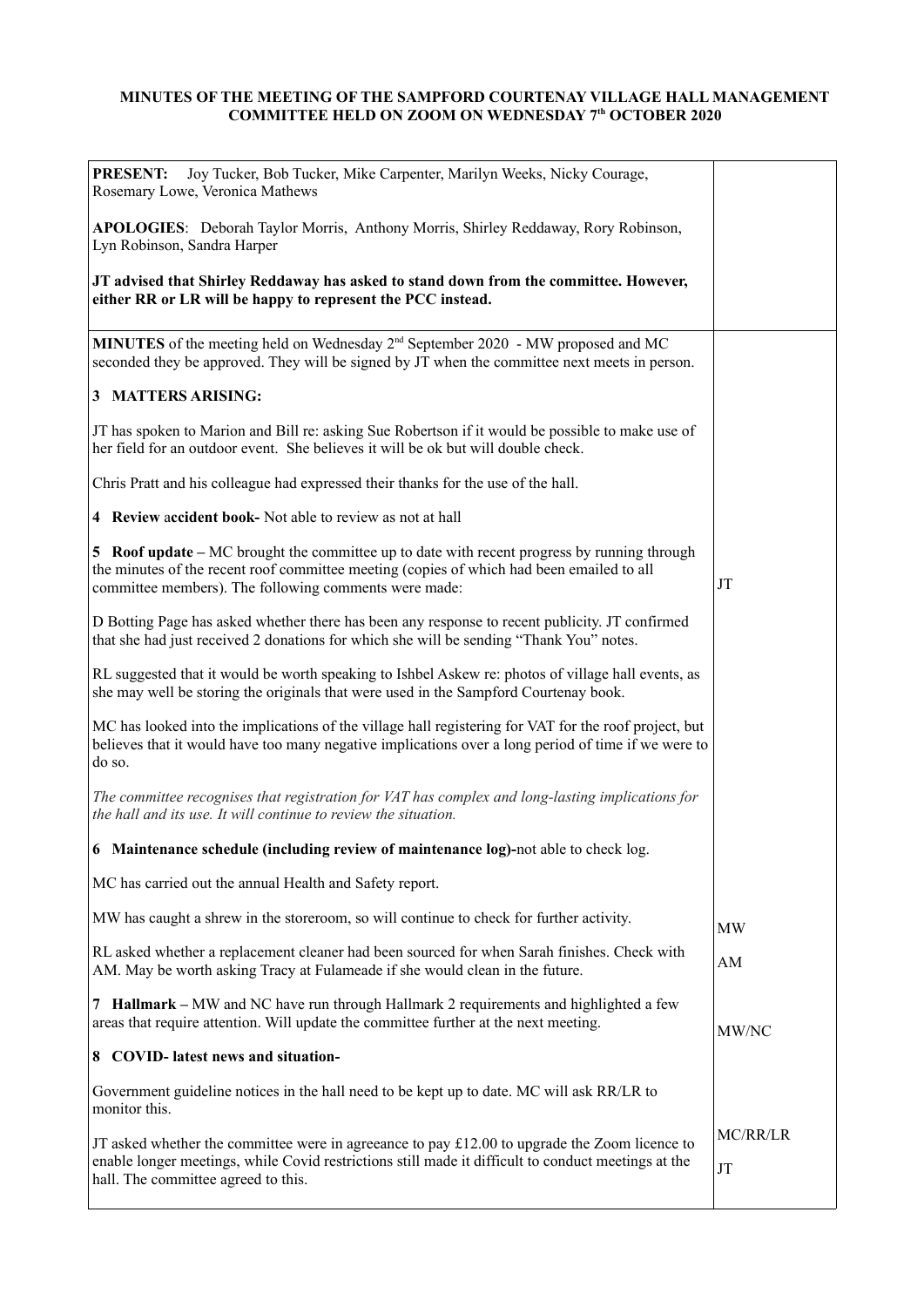| MC reported that Chris Pratt had commented that during his hiring of the hall recently, he had<br>found that the hall's internet speed is strong enough to broadcast live performances/events. This<br>could provide opportunities for the future.                                                                                                                                                                                                                                                                                                                                                                                                                       |           |
|--------------------------------------------------------------------------------------------------------------------------------------------------------------------------------------------------------------------------------------------------------------------------------------------------------------------------------------------------------------------------------------------------------------------------------------------------------------------------------------------------------------------------------------------------------------------------------------------------------------------------------------------------------------------------|-----------|
| Facebook page- MC recently put out an appeal for help with this and has received an offer of<br>9.<br>help from Kelly Vallance at Sampford Chapple. He will arrange to discuss our requirements with<br>her.                                                                                                                                                                                                                                                                                                                                                                                                                                                             | MC/KV     |
| 10 Reuse and Recycle Sale- this event has been postponed for the time being due to Covid<br>restrictions, however it is very much hoped that it can happen at some point in the future. In the<br>meantime it may be possible to sell items on platforms like Pre-loved or hold an online auction. An<br>auction of promises was also suggested. MW will approach R Pyle with the idea to see if it would<br>be possible.                                                                                                                                                                                                                                                | MW        |
| 11. Ideas for forthcoming events-                                                                                                                                                                                                                                                                                                                                                                                                                                                                                                                                                                                                                                        |           |
| Veronica presented her ideas for a Past/Present/Future event/s. The committee were very interested<br>in her ideas and asked that she paved the way to approaching her contacts who may be able to<br>make a huge contribution in bringing the ideas to life. VM will report back to the committee.                                                                                                                                                                                                                                                                                                                                                                      | VM        |
| The committee made plans to hold a Pumpkin Trail on Saturday $31st$ October around the village.<br>Residents to be asked to carve and display pumpkins outside their properties. Takeaway food to be<br>provided (soup and apple pies), attendees to bring their own mug/ container for soup etc. JT will<br>place adverts, keeping it local to avoid large crowds. NC, JT, VM to liaise re: catering.                                                                                                                                                                                                                                                                   | JT/NC/VM  |
| 12. Fruit Tree Planting- Scensus have asked whether the Village Hall Management Committee<br>would agree to a small orchard being planted in the grounds of the village hall. The committee are<br>happy to support this idea, but recommended a site visit as there are certain areas that would not be<br>suitable, due to the need for car parking space at events, the wall not being suitable for espaliers as<br>it is in need of maintenance itself, a site being left available for the erection of a shed. JT suggested<br>that AM should be present at any meeting, as he has knowledge of the grass/hedge maintenance<br>etc. JT will report back to Scensus. | JT/AM     |
| <b>SECRETARY'S REPORT-</b> Nothing to report                                                                                                                                                                                                                                                                                                                                                                                                                                                                                                                                                                                                                             |           |
| <b>TREASURER'S REPORT-</b><br><b>Receipts-</b> Emptied electric coin meters £269.00, donation $£10.00$ (for use of tables), Easy<br>fundraising £19.09                                                                                                                                                                                                                                                                                                                                                                                                                                                                                                                   |           |
| <b>Expenses-</b> EDF (Sept & Oct) £84.00, advert in Roundabout £108.00, Mr Davey (grass cutting)<br>£150.00, Argos Fire Protection (fire extinguisher service) £57.60                                                                                                                                                                                                                                                                                                                                                                                                                                                                                                    |           |
| Bank account balance £17,317.05                                                                                                                                                                                                                                                                                                                                                                                                                                                                                                                                                                                                                                          |           |
| EDF have notified that the monthly direct debit will increase in November from £42.00pm to<br>£50.00pm. MW agreed to review supplier to get best value, but also endeavour to have a green<br>supply in the future.                                                                                                                                                                                                                                                                                                                                                                                                                                                      | <b>MW</b> |
| MW has completed the application for a CAF bank account. JT & AM need to sign the mandate. It<br>was agreed that £13,000.00 would be transferred into the new cash account, which would be<br>named Sampford Courtenay Village Hall (repair fund). An extract of the Village Hall minutes<br>confirming the committees wish to open the account with CAF bank, must be endorsed with the<br>Chairman's signature and sent with the application.                                                                                                                                                                                                                          | MW/JT/AM  |
| <b>EVENTS AND LETTINGS-</b><br>Future events covered previously in the meeting.<br>Unfortunately, it had been too late to cancel some adverts for the Re-use/recycle sale. JT asked MC<br>to ask JC to put a message out on the website to confirm the event has been cancelled.                                                                                                                                                                                                                                                                                                                                                                                         | MC/JC     |
|                                                                                                                                                                                                                                                                                                                                                                                                                                                                                                                                                                                                                                                                          |           |